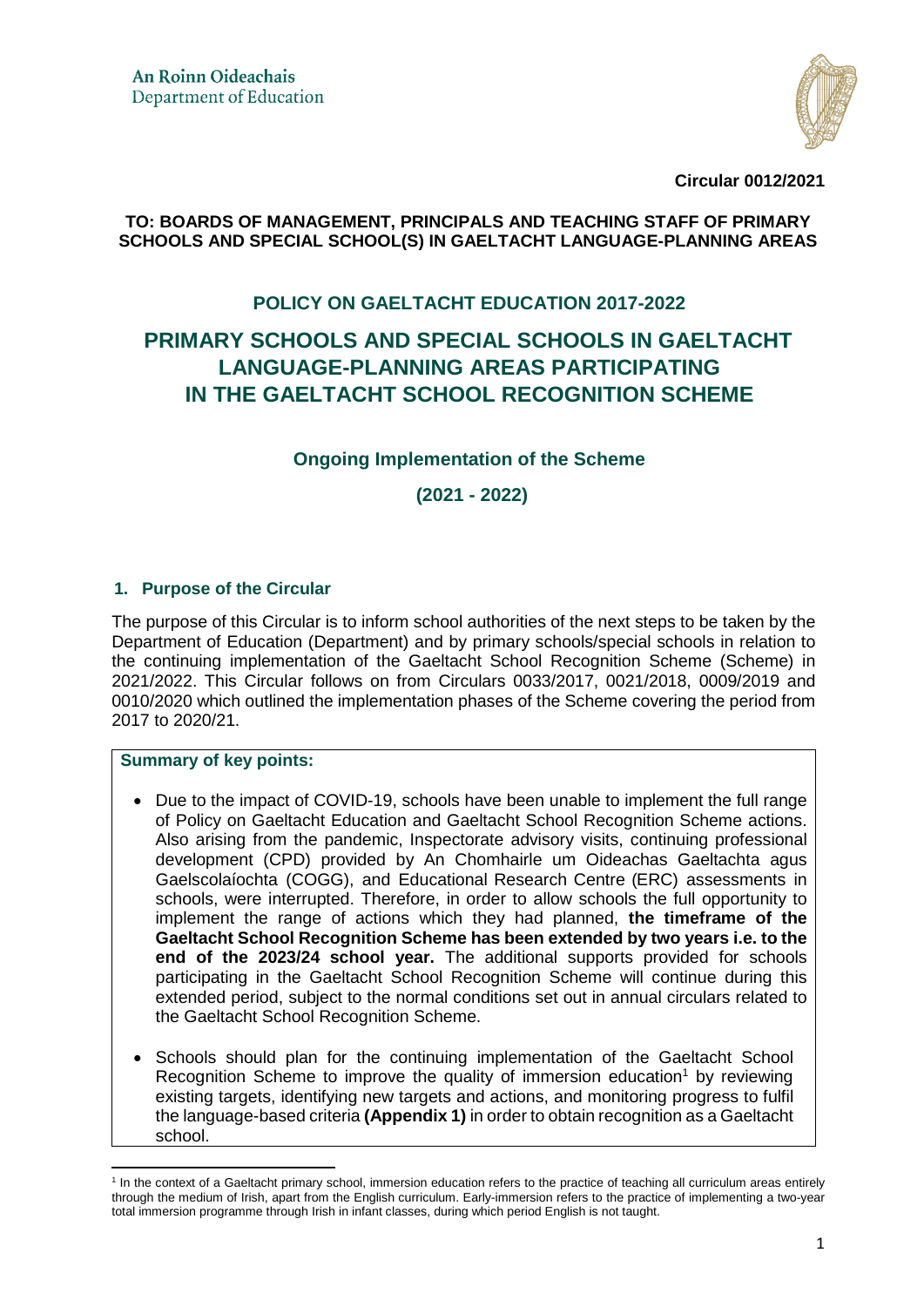

- Additional targeted resources, including language-support hours for Irish, a grant for Irish-medium resources, continuing professional development (CPD) and Inspectorate advisory visits/sessions, will continue to be provided to support schools' ongoing participation in the Scheme.
- During the 2021/22 school year, the Inspectorate's advisory sessions will focus, in particular, on gathering evidence on the progress made by schools in the implementation of the language-based criteria to strengthen immersion education. Examples of best practice will also be identified in collaboration with schools. Due to the unprecedented and unexpected circumstances arising from the global pandemic, online advisory sessions with schools will be facilitated, where it is not possible to carry out face-to-face visits.

#### **Appendices attached to this Circular:**

**Appendix 1**: Language-based criteria for recognition as a Gaeltacht primary school **Appendix 2:** Guide on how to make the most effective use of the additional support hours for Irish

**Appendix 3:** *School Cluster Application Form:* This application form is provided for primary schools in the Scheme that wish to cluster or combine their Irish-language support hours and/or special education teaching hours to form shared full-time temporary teaching posts.

### **2. Programme of supports for primary/special schools in the Scheme (2021 - 2022)**

As provided for in previous Circulars [\(0033/2017,](https://www.education.ie/en/Circulars-and-Forms/Active-Circulars/cl0033_2017) [0021/2018,](https://www.education.ie/en/Circulars-and-Forms/Active-Circulars/cl0021_2018.pdf) [0009/2019](https://www.education.ie/en/Circulars-and-Forms/Active-Circulars/cl0009_2019.pdf) and 0010/2020), primary schools participating in the Scheme working to fulfil the language-based criteria (Appendix 1) are eligible to access additional resources and supports to strengthen immersion education. These additional supports will continue to be made available to post-primary schools in the Scheme in the 2021/2022 school year, as outlined below:

#### **Language-support hours for Irish:**

| <b>Gaeltacht School Recognition Scheme - primary schools</b> |                                                                                                             |  |  |  |  |  |
|--------------------------------------------------------------|-------------------------------------------------------------------------------------------------------------|--|--|--|--|--|
| Primary school enrolment on<br>30/09/2020                    | Number of additional language-support hours<br>for Irish per week per school for the school year<br>2021/22 |  |  |  |  |  |
| < 53                                                         | 5                                                                                                           |  |  |  |  |  |
| 53-82                                                        | 7.5                                                                                                         |  |  |  |  |  |
| 83-142                                                       | 10                                                                                                          |  |  |  |  |  |
| 143-175                                                      | 12.5                                                                                                        |  |  |  |  |  |
| 176-250                                                      | 15                                                                                                          |  |  |  |  |  |
| 251-488                                                      | 17.5                                                                                                        |  |  |  |  |  |
| >488                                                         | 25                                                                                                          |  |  |  |  |  |

• The language-support hours for Irish should be used solely to support the identified needs of native speakers and learners of Irish in order to develop and enrich their proficiency in Irish, and in particular, in oral Irish. **Appendix 2** provides additional guidance on how on how to make the most effective use of the additional support hours for Irish. The use of these hours will continue to be monitored during Inspectorate advisory visits/sessions.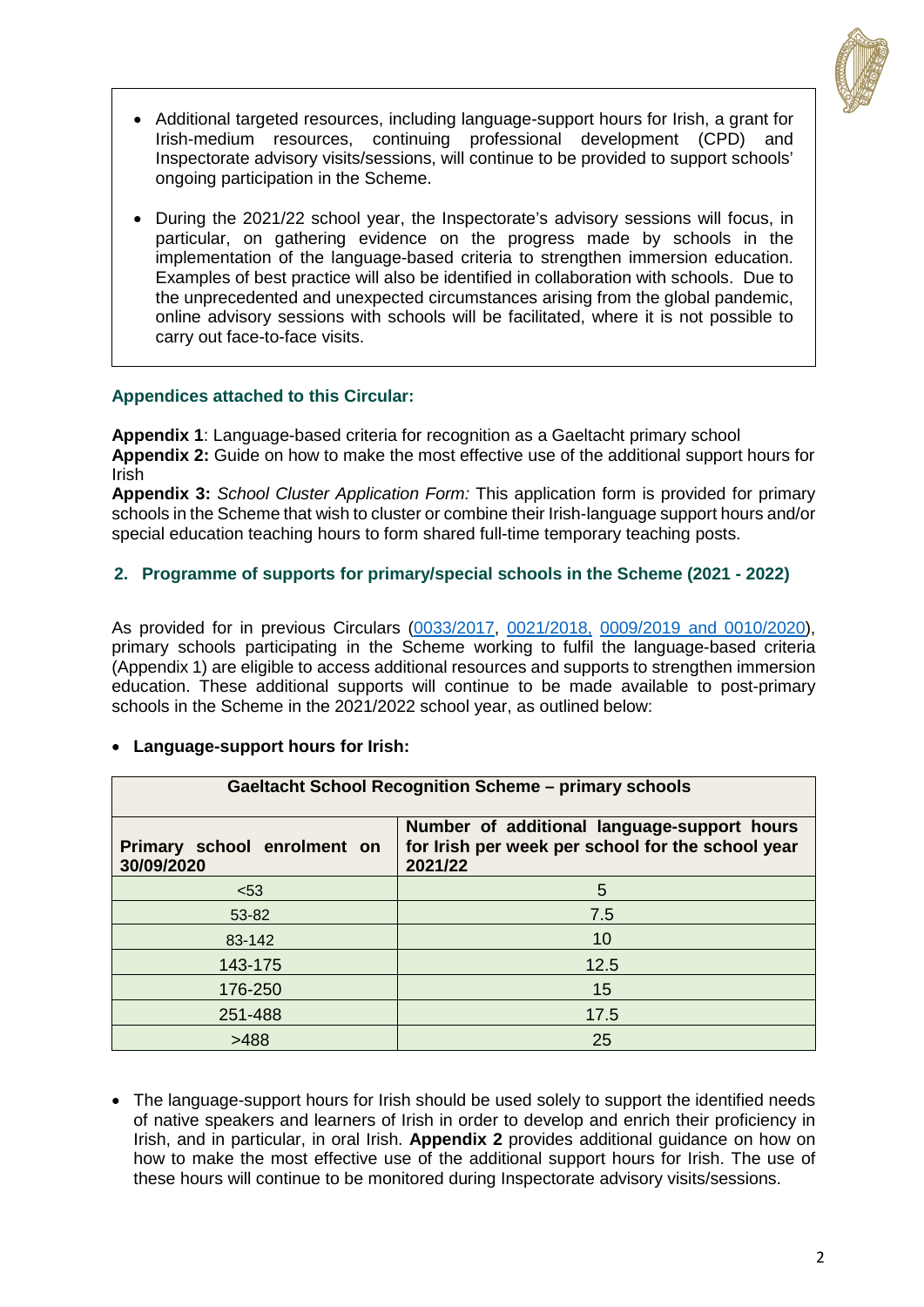

- The language-support hours for Irish will be allocated as part-time hours to primary schools participating in the Scheme. Schools will be expected to manage the allocation of these language-support hours for Irish effectively to ensure the maximum benefit for pupils' learning through the medium of Irish. A group of primary schools may form a cluster to create a temporary *full-time* teaching post by combining the part-time language-support hours for Irish allocated to each primary school in the cluster. A School Cluster Application Form is available in **Appendix 3** and on the Department's website **[HERE.](https://www.education.ie/ga/An-C%C3%B3ras-Oideachais/Polasai-don-Oideachas-Gaeltachta-2017-2022/foirm-cnuasach-scoileanna-uaireanta-tacaiochta-gaeilge.pdf)**
- While the additional language-support hours for Irish under the Gaeltacht School Recognition Scheme and the hours under the Special Education Teaching Allocation for school support and school support plus stages of the continuum will be allocated separately for administrative purposes, schools can combine these hours to create temporary teaching posts for the 2021/2022 school year. In such cases, schools must ensure that the teachers selected for these posts have a high level of proficiency in Irish and a good understanding of immersion education.
- **Grant allocation:** In May 2021, a grant of €1200 will be paid to each primary school and special school in the Scheme for the purchase of Irish-medium teaching resources to support the provision of high-quality immersion education. A list of resources in Irish can be accessed on the website of COGG at [www.cogg.ie](http://www.cogg.ie/)
- For audit purposes, in accordance with public procurement and financial procedures (see provisions of Department of Public Expenditure and Reform: Circular 0013/2014), schools are required to retain all receipts and records of expenditure incurred. School authorities must also ensure that the requirements of the Department of Public Expenditure and Reform and the Department of Education are met in the public procurement, usage and disposal of assets.
- **Continuing Professional Development (CPD):** Primary schools participating in the *Scheme* will be provided with additional CPD by COGG in collaboration with other national support services, as appropriate. A combination of distance-learning webinars and face-toface sessions (when possible) will continue to be provided to support the evolving CPD needs of schools in implementing immersion education. COGG will facilitate opportunities for the development of principal and teacher online networks to enable the identification and sharing of good practice. CPD will be delivered in accordance with the public health guidelines pertaining at that time. Every effort will be made to protect the safety of participants and to minimise disruption to pupil-teacher contact time.

Where necessary, and as resources permit, substitute cover for attendance at seminars/workshops will be provided in 2021/22 through the Online Claims System (OLCS) or under the management of the relevant Education and Training Board (ETB), up to a maximum of two days for two teachers in participating primary schools. These days may be claimed from the OLCS by selecting the following options: *Continuing Professional Development/Professional Activities - Gaeltacht Education Policy/Polasaí um Oideachas Gaeltachta*.

Details in relation to CPD plans for schools participating in the Scheme will be provided by COGG. In addition, all schools in the Scheme can apply to the Professional Development Service for Teachers for customised school support in all areas of teaching, learning and school self-evaluation at this [LINK](https://www.pdst.ie/ga/gaprimary) 

 **The Guide for Gaeltacht Primary Schools: Indicators of Good Practice for Immersion Education,** published in December 2020, will provide practical support for boards of managements/education and training boards and schools on how best to implement high quality immersion education.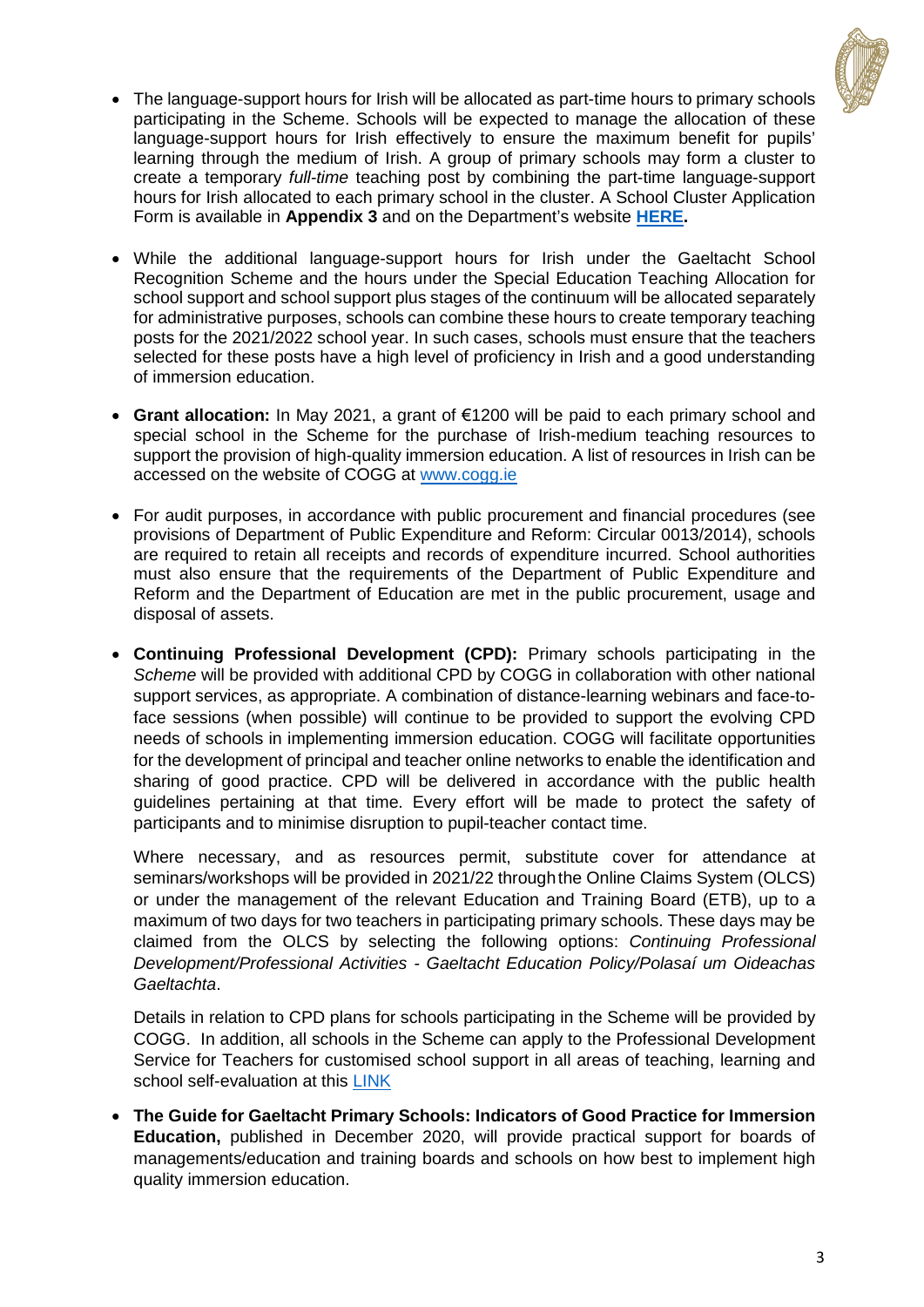The Guide can be used by schools to:



- reflect on teaching and learning practices through the medium of Irish in the Gaeltacht school
- guide professional discussion on learning, teaching, management and leadership to support the implementation of immersion education
- identify, develop and extend good practice in immersion education
- identify targets and actions to fulfil the language-based criteria for immersion education
- reflect on good governance practice in relation to the implementation of immersion education.
- **COGG Web Portal:** Language resources for the Gaeltacht and Irish-medium sectors will continue to be developed in 2021/22. The COGG web portal will be linked to Scoilnet and relevant websites and will support whole-school planning, teaching, learning and assessment. All Gaeltacht schools will be informed of the range of Irish-language teaching and learning resources available on the portal. Support will be provided to schools on how to access and use the online resources, and on how their own resources can be developed and shared.
- **Links between Early-years settings and Primary Schools:** A Guide for Gaeltacht andIrish-medium Primary Schools: Strengthening Links between Early-Years Settings and Primary Schools, commissioned by COGG, will be published in 2021, to support the implementation of immersion education. The Guide will include exemplars of good practice.
- **Special Education in Immersion Settings:** Research commissioned by COGG is underway to inform the development of a Guide for Gaeltacht schools on special education in Irish-medium immersion education settings to support the implementation of the Department's *Guidelines for Primary Schools Supporting Students with Special Educational Needs in Mainstream Schools* (Appendix 5).
- **Links with the language-planning process:** A guide for schools will be developed by the Department of Education in collaboration with the Department of Tourism, Culture, Arts, Gaeltacht, Sport and Media, Údarás na Gaeltachta, COGG, Gaeloideachas and other relevant agencies, to provide information on how best to strengthen links, engagement and participation between the school management, wider school community and the local language-planning committee.
- **Inspectorate Support**: Inspectors will carry out advisory visits/sessions to provide support for schools in implementing the language-based criteria to achieve Gaeltacht school recognition. They will also provide information on progress being made by schools to the Department of Education. In collaboration with schools, inspectors will assist in the identification of examples of innovative practice in the provision of high-quality immersion education. Due to the exceptional circumstances arising from the global pandemic, online advisory sessions will be provided for schools, where it is not possible to carry out face-toface visits.
- **Event to celebrate and share good practice:** Depending on circumstances relating to COVID-19, a shared-learning event, originally planned for late 2020, will be organised in 2022 to celebrate and share examples of innovative practice in immersion education in schools participating in the Scheme. Further details about this event will be circulated to schools in the Scheme in due course.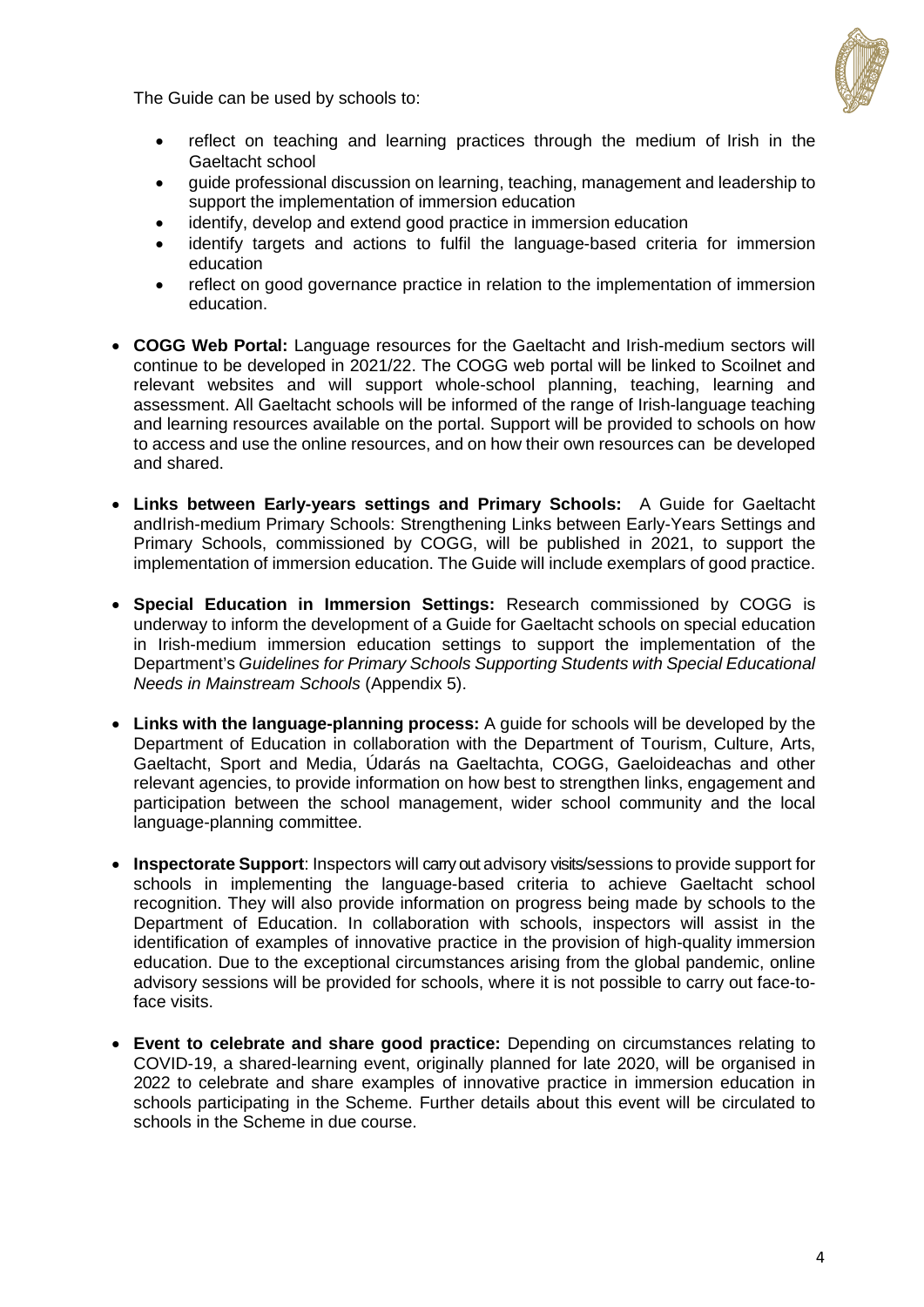

#### **3. Whole-school action-planning to strengthen immersion education**

 School self-evaluation facilitates schools to engage in a cyclical action-planning process that includes regular review to improve quality of provision in schools. The action-planning for improvement process should involve gathering evidence, making judgements, setting specific targets, implementing actions, monitoring and reviewing progress against targets and setting new targets to strengthen the quality of immersion education in schools.

Schools participating in the DEIS (Delivering Equality of Opportunity in Schools) programme and in the Gaeltacht School Recognition Scheme are required to continue to identify and review targets and actions for improvement, and to record these in a **single clearly-labelled**  action-planning document. The DEIS themes<sup>2</sup> and language-based criteria for immersion education, and/or any other SSE priority area(s), should be included under relevant headings in the action plan to faciliitate the monitoring of progress and development.

Schools should share a short summary of the school's self-evaluation report and schoolimprovement plan with their school community annually.

#### **4. Research on and Evaluation of the Gaeltacht School Recognition Scheme: Phase 2**

The Gaeltacht School Recognition Scheme is based on the ongoing development and enhancement of immersion education through the school self-evaluation (SSE) process, which guides the identification, implementation and ongoing review of targets and actions. Participation in the Scheme also encourages the fostering of purposeful links between the school community and local language-planning committees to extend the use of Irish in Gaeltacht communities.

A three-year Research and Evaluation Study plan has been developed by the Gaeltacht Education Unit in collaboration with the ERC and the Inspectorate to evaluate the impact and outcomes of the Gaeltacht School Recognition Scheme in order to inform future policy and practice in schools. The findings from the research and evaluation study will identify the strengths of the Scheme and the areas requiring further development in order to fulfil the languagebased criteria to gain recognition as a Gaeltacht school. An Interim Composite Report on the initial findings from the research and evaluation study will be published on the Department's website in spring 2021. The Research and Evaluation study will continue during 2021/22.

#### **5. Further Information/FAQs**

The continuing participation of schools in the Scheme will be contingent on satisfying the conditions of this Circular and any other circulars relating to the Scheme. Where the Department, at any time, determines that the conditions of the Scheme are not being fulfilled, the right is reserved to remove a school from the Scheme. If there is dissatisfaction with the Department's decision regarding any specific aspect of the administration of the Scheme, an appeal will be considered by an independent panel.

The Gaeltacht Education Unit in the Department of Education will continue to oversee, manage and support the implementation of the *Policy on Gaeltacht Education 2017- 2022* and the Gaeltacht School Recognition Scheme in this next implementation phase.

Additional information and updates on the Gaeltacht School Recognition Scheme and on the Policy on Gaeltacht Education 2017-2022 are published regularly on the Department's website. A frequently-asked questions (FAQs) document is also available on the Department's website and these will continue to be updated.

<sup>&</sup>lt;u>.</u> <sup>2</sup> **DEIS Plan 2017 - Themes:** attendance, retention, literacy and numeracy, leadership, wellbeing continuing professional development (CPD), transitions, partnership with parents and others.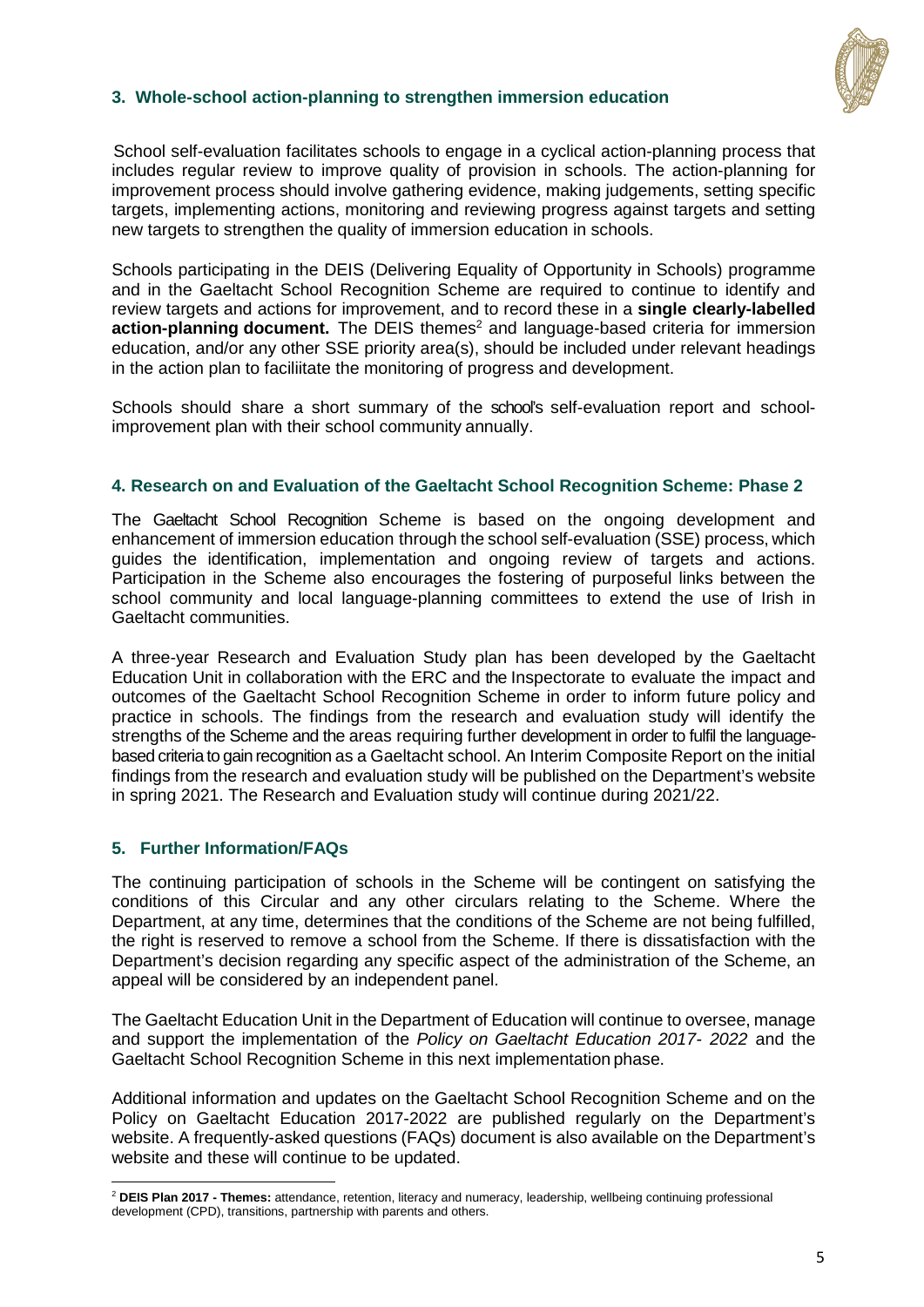

Queries in relation to the operation of the Scheme or the Policy on Gaeltacht Education 2017- 2022 should be emailed to **[aog@education.gov.ie](mailto:aog@education.gov.ie)**

**Issued by:** Treasa Kirk, Gaeltacht Education Unit / An tAonad um Oideachas Gaeltachta **Date Issued:** March 2021

Principals of post-primary schools in Gaeltacht language-planning areas are asked to please bring this Circular to the attention of each member of the board of management/education and training board, teachers (including those on leave of absence), the school patron, ancillary staff, parents/guardians, and the local school community.

 **This Circular can be accessed on the Department's website at the following LINK: [www.education.ie](https://www.education.ie/en/Circulars-and-Forms/Active-Circulars/cl0012_2021.pdf)**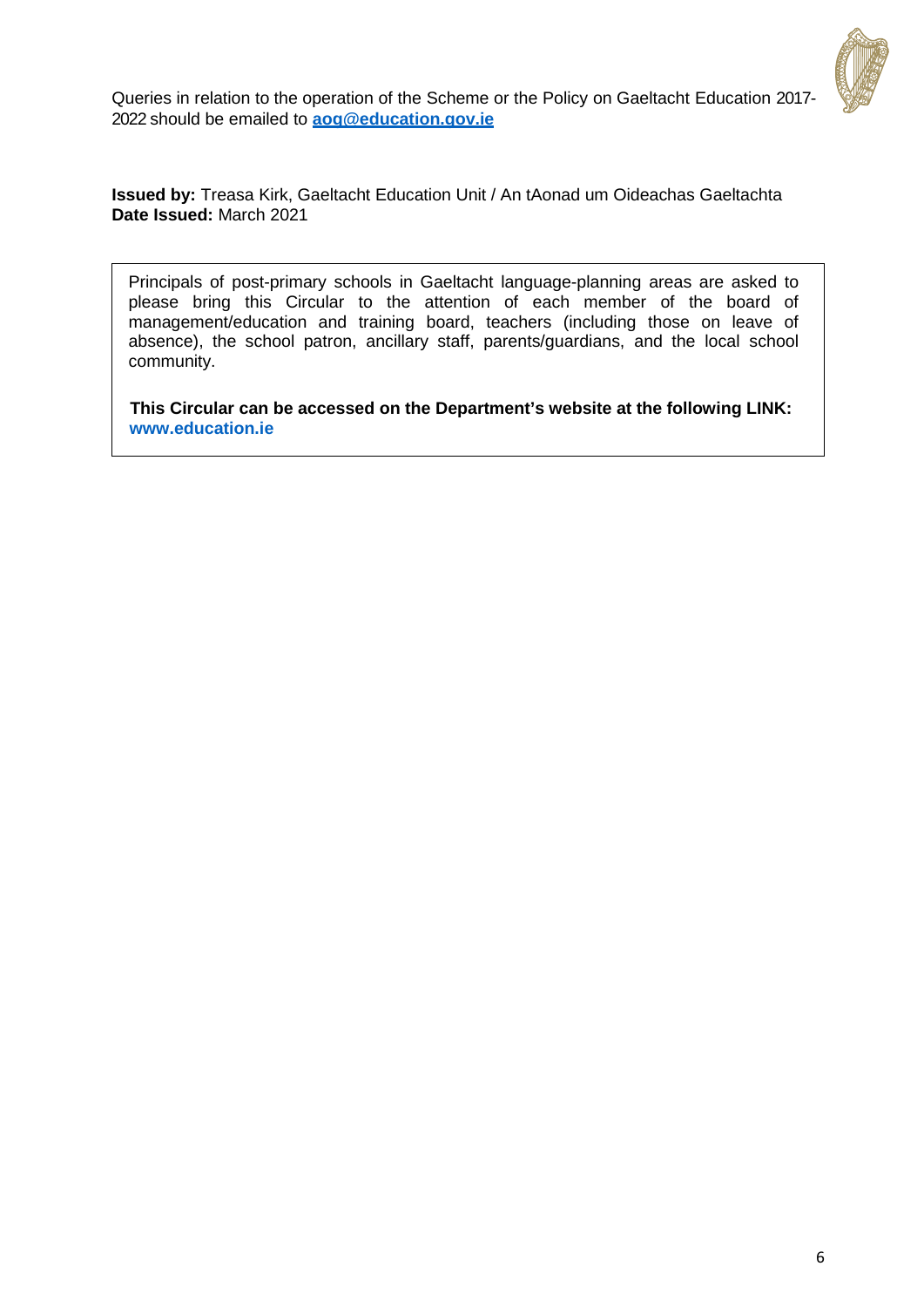

#### **Appendix 1**

### **Language-based criteria for recognition as a Gaeltacht primary school: Selfmonitoring the school's progress in fulfilling the language-based criteria to strengthen immersion education**

|                | The language-based criteria for a Gaeltacht                                                                                                                                                                                | 1                    | $\overline{2}$   | 3                    | $\overline{\mathbf{4}}$ |
|----------------|----------------------------------------------------------------------------------------------------------------------------------------------------------------------------------------------------------------------------|----------------------|------------------|----------------------|-------------------------|
|                | primary school                                                                                                                                                                                                             | to be<br>implemented | progress<br>made | being<br>implemented | implemented             |
| 1              | Implement a two-year total-immersion<br>programme <sup>3</sup> through Irish in infant classes,<br>during which no English will be taught                                                                                  |                      |                  |                      |                         |
| 2              | Implement a total-immersion approach, where<br>all areas of learning, apart from English, will be<br>taught through Irish                                                                                                  |                      |                  |                      |                         |
| 3              | Deliver high-quality educational experiences<br>through Irish to all pupils focusing particular<br>attention on the differentiated language needs<br>of native Irish speakers <sup>4</sup> as well as learners of<br>Irish |                      |                  |                      |                         |
| 4              | Develop a whole-school action plan for                                                                                                                                                                                     |                      |                  |                      |                         |
|                | improvement that will:<br>set out how the school will ensure the use<br>a)<br>of Irish as the language of communication,<br>instruction and socialisation within the                                                       | a)                   |                  |                      |                         |
|                | school and<br>communicate and promote the benefits of<br>b)<br>learning Irish and learning through Irish to<br>the school community (principal, staff,<br>pupils, parents and board of management)                         | b)                   |                  |                      |                         |
| 5              | Review the quality of educational provision<br>through Irish to ensure continuous improvement<br>through the school self-evaluation (SSE)<br>process                                                                       |                      |                  |                      |                         |
| 6              | Provide Irish-language learning experiences in<br>accordance with the L1 <sup>5</sup> learning outcomes in<br>the Primary Language Curriculum for<br>Gaeltacht and Irish-medium schools                                    |                      |                  |                      |                         |
| $\overline{7}$ | Use Irish-language resources to support the<br>teaching of all curricular areas through Irish,<br>apart from the English curriculum                                                                                        |                      |                  |                      |                         |
| 8              | Deliver curricular, co-curricular, and extra-<br>curricular activities (where provided) through<br>Irish                                                                                                                   |                      |                  |                      |                         |
| 9              | Support their school community in the<br>language-planning process (under the<br>Gaeltacht Act 2012) by contributing to the use<br>and maintenance of Irish in the school and local<br>Gaeltacht community                 |                      |                  |                      |                         |
| 10             | Prioritise the use of Irish in communicating<br>with parents, the local community and other<br>parties                                                                                                                     |                      |                  |                      |                         |
| 11             | Establish useful and mutually-beneficial<br>language and cultural links with local Irish-<br>medium early-years settings (naíonraí)                                                                                        |                      |                  |                      |                         |

<sup>&</sup>lt;sup>3</sup> A total-immersion programme in infant classes means that the learning environment operates solely through Irish and the teaching of English will commence from first class. This enables the fuller development of children's Irish-language capacities in infant classes.

<u>.</u>

<sup>4</sup> A native speaker of Irish is defined as a child who is raised through Irish in an Irish-language community and whose parents speak Irish as the main language of communication in the home, such being declared at the point of enrolment for school (*Policy on Gaeltacht Education 2017-2022*, p 11)

<sup>&</sup>lt;sup>5</sup> L1 refers to Irish as the main language of the school in relation to teaching and learning, and communication in official, administrative and recreational affairs.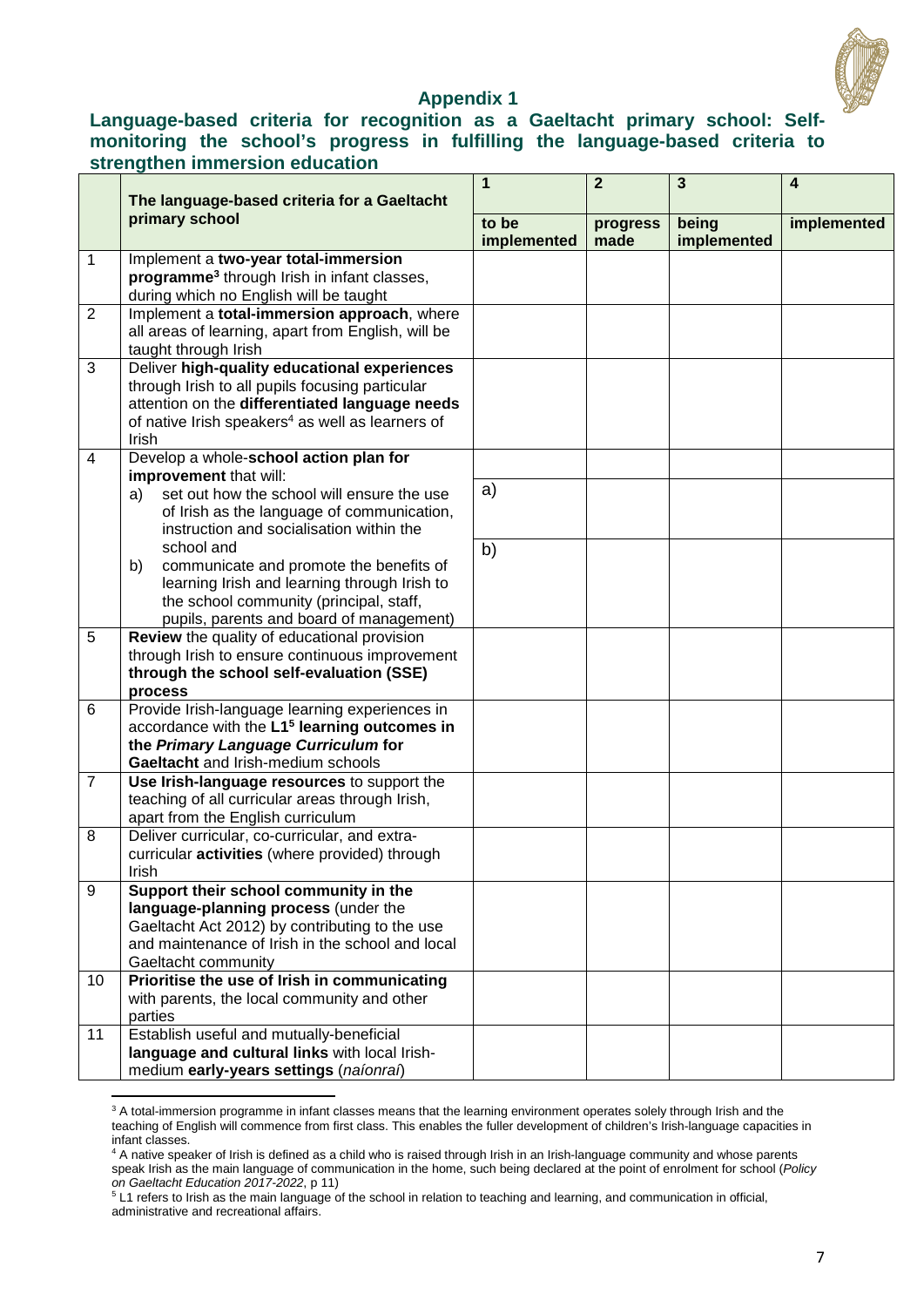| 12 | Establish useful and mutually-beneficial<br>language and cultural links with local Irish-<br>medium post-primary schools and other Irish-<br>medium primary schools                                                                                                                        |  |  |
|----|--------------------------------------------------------------------------------------------------------------------------------------------------------------------------------------------------------------------------------------------------------------------------------------------|--|--|
| 13 | Make every effort to recruit teaching and<br>ancillary staff who are proficient in Irish and<br>have a knowledge and understanding of<br>pedagogical practice relevant to teaching<br>through Irish as well as an understanding of the<br>language and cultural dynamics of the Gaeltacht. |  |  |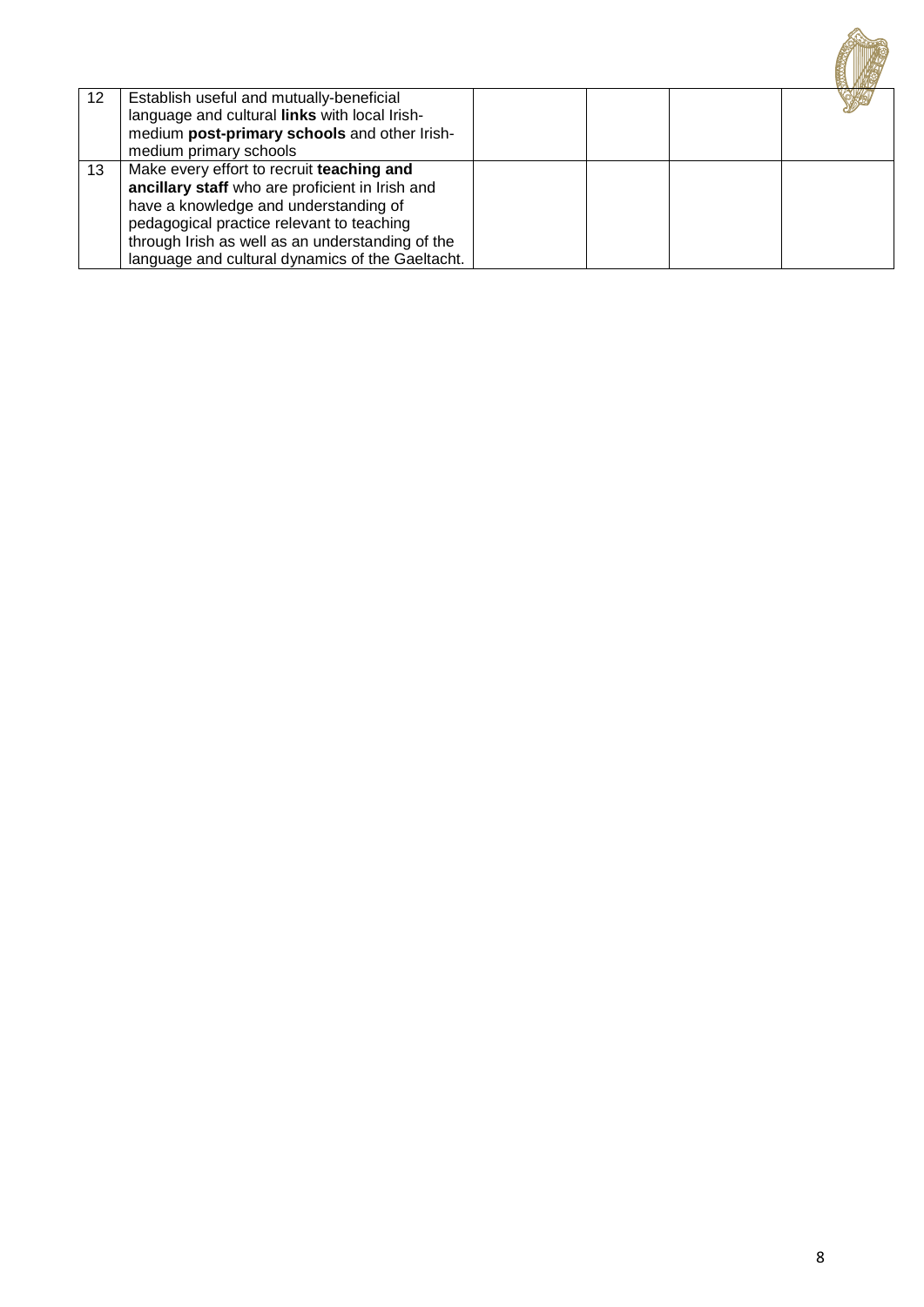## **Appendix 2**



### **Guide on how to make the most effective use of the additional support hours for Irish**

#### **At school management level**

- The school's board of management and senior management team should monitor continuously how successfully the additional support hours for Irish are implemented to improve pupils' learning. The effectiveness of provision should be reviewed regularly through the school self-evaluation process.
- Collaboration at whole-school and class levels is required so that the role and responsibilities of mainstream teachers, the special education teacher, the support teacher for Irish and the language assistant are agreed in order to provide differentiated language support for pupils.

#### **Planning for teaching and assessment in collaboration with mainstream teachers**

- Both formative and summative assessments of the pupils' language competence in Irish should be carried out to monitor their progress, and this should be done in collaboration with other relevant teachers and with the language assistant.
- As part of the school-improvement planning process, schools should make use of recent assessment results to identify the language-learning needs of pupils. This will assist all teachers to gain a more comprehensive understanding of the language needs of pupils, and to plan interventions accordingly to address the priority language competences of pupils.
- Clear records of the progress of all learners in Irish should be maintained to inform the teaching and learning process, and the relevant information should be shared with parents, as appropriate.
- It is particularly important that pupils' self-awareness as language learners be developed through the assessment process and it would be beneficial to develop pupils' selfassessment and peer-assessment skills.
- It is recommended that pupils be enabled to develop a language diary/learning log to demonstrate their language competence and progress and help them monitor and selfevaluate their learning journey. This diary/log could be designed in a manner that would show pupils' learning goals, their learning goals attained, and the learning experiences that proved challenging on their language-learning journey.

#### **At class level**

- Pupils need to be taught the academic language and terminology associated with the various curricular areas. Regular opportunities should be provided to enable pupils to practise and acquire the new terminology in creative and innovative ways.
- Pupils' early experience of language learning is an important starting point for further language development. In infant classes, an early intervention Irish-language literacy programme, based on the principles of Aistear, should be implemented in collaboration with the class teacher, with a particular focus on the specific language needs of both native speakers and learners with limited Irish.
- The native speaker of Irish provides a rich source for the language development of all pupils. Their language competence should also be developed and further enriched through group activities and team teaching.
- The use of differentiated teaching strategies, questioning, games and communication tasks is recommended. Enriched language input from the teacher and participation in interactive tasks, such as project work, role-play, drama, discussion, and cooperative learning, help pupils to identify and manipulate target structures in the language. This greatly enhances their self-confidence in speaking Irish.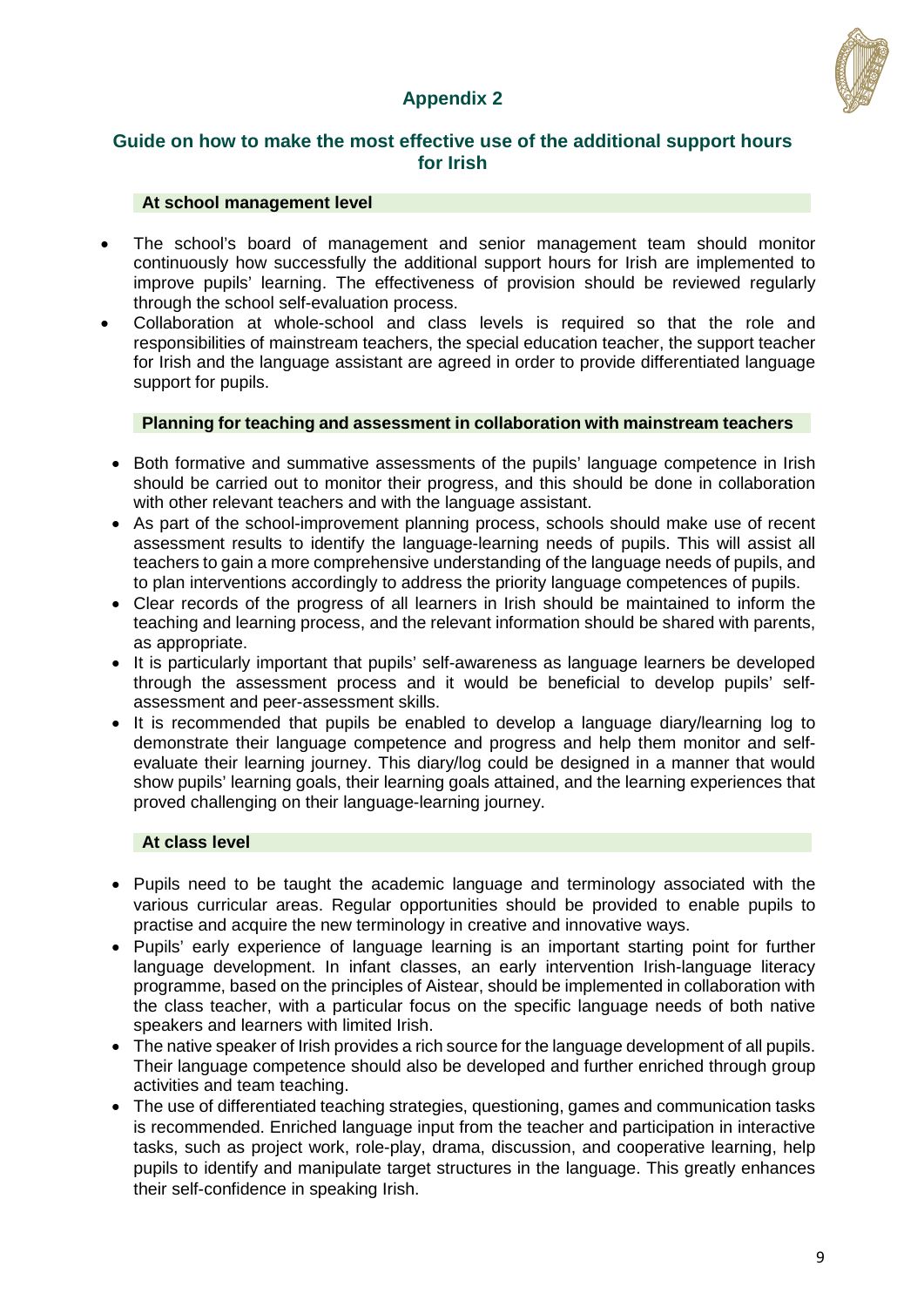

- Pupils' participation can be encouraged and their language skills developed through the use of digital technology and Irish-language digital links, whether pupils are in school or at home.
- Literature should be used to develop pupils' writing and reading skills as well as to develop their language enrichment, accuracy, awareness and creativity in an integrated manner, as laid down in the Primary Language Curriculum.
- It is especially important that pupils be provided with a wide range of reading and literary material in Irish covering a wide range of genres, including local and oral literature, which is suited to their interests, age and ability in the language.
- Pupils should be made aware of celebrated speakers of Irish in the local community and further afield, who are a source of Irish-language enrichment and wisdom. The school should avail of opportunities to invite such guest speakers to stimulate pupils' pride in Irish language and culture.

#### **Outside the class**

• It is through participation in language and cultural events that pupils' motivation, language competency and identity as Irish speakers in their own community and beyond are strengthened. Such activities include literary competitions or festivals, entrepreneurship, reporting, debating, arts and sports as well as participation in Irish-language movements and in networks with pupils in other Irish-medium schools.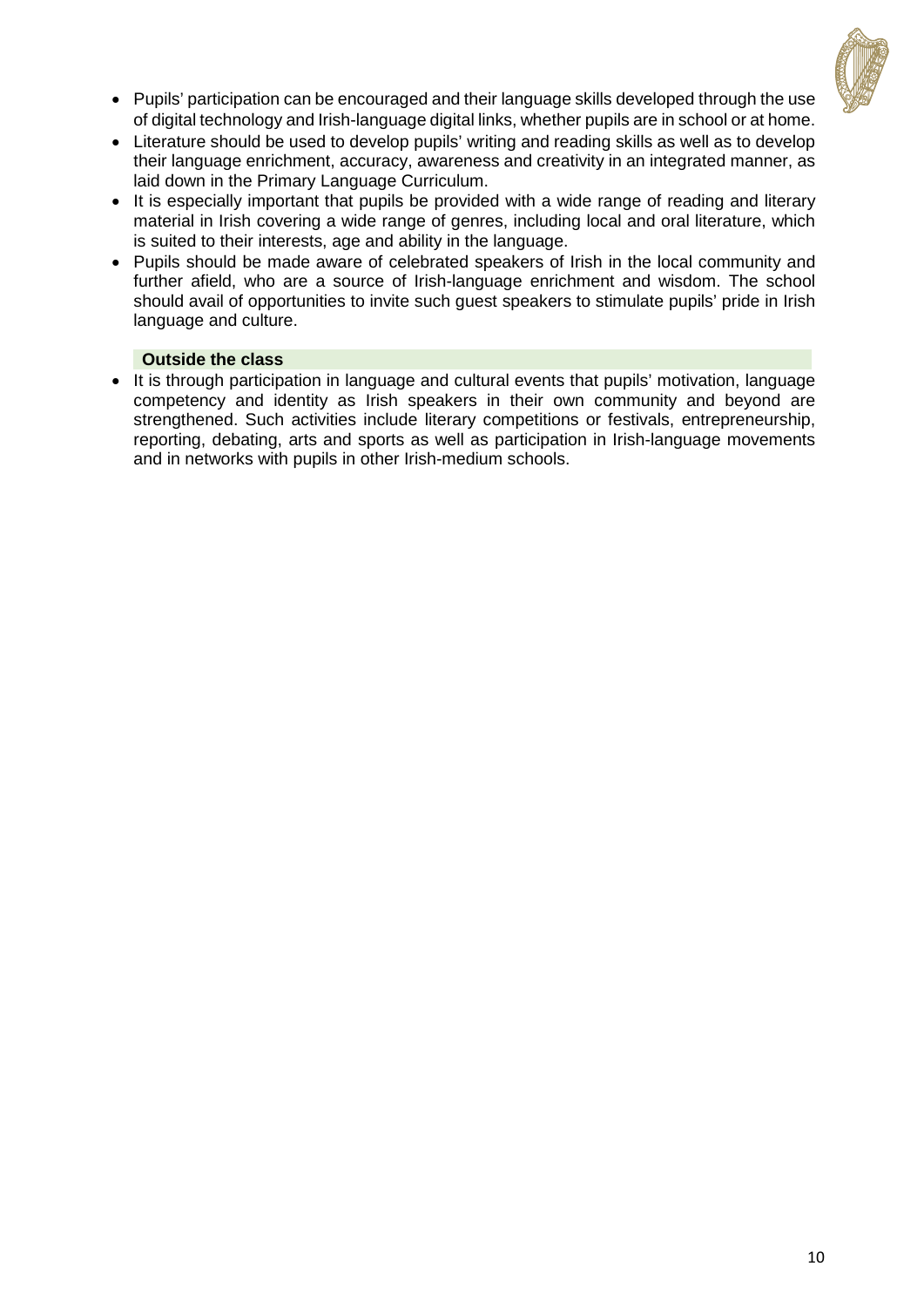

## **Appendix 3**

## **School Cluster Application Form 2021/22**

#### **Application Form to create a temporary full-time teaching post through school clusters for the 2021/22 school year**

**Schools must ensure that the teacher selected for the post has a high level of proficiency in the Irish language and can fulfil the roles, as appropriate.** 

|   | <b>Cluster options</b>                                                                                 | <b>Please tick</b><br>one option |
|---|--------------------------------------------------------------------------------------------------------|----------------------------------|
| A | Irish-language support hours combined between schools                                                  |                                  |
| В | <b>Combine</b> Irish-language support hours and special education teaching<br>hours between schools    |                                  |
| C | <b>Combine</b> Irish-language support hours and special education teaching<br>hours in the same school |                                  |

**This form must be completed and an electronic copy (scanned with signatures) returned by email [aog@education.gov.ie](mailto:aog@education.gov.ie) to the Gaeltacht Education Unit by 20 April 2021.** 

| Details of the Base School for the new full-time temporary post created by clustering hours<br>$(1$ post = 25 hours) |                    |                                                                                                                                                            |                                                                                                                    |                                                                 |                                                                          |  |  |  |  |
|----------------------------------------------------------------------------------------------------------------------|--------------------|------------------------------------------------------------------------------------------------------------------------------------------------------------|--------------------------------------------------------------------------------------------------------------------|-----------------------------------------------------------------|--------------------------------------------------------------------------|--|--|--|--|
| Name of the Base School:<br>(The base school must be<br>participating in the Scheme)                                 |                    |                                                                                                                                                            |                                                                                                                    |                                                                 |                                                                          |  |  |  |  |
| <b>Roll Number:</b>                                                                                                  |                    |                                                                                                                                                            |                                                                                                                    |                                                                 |                                                                          |  |  |  |  |
| <b>School Address:</b>                                                                                               |                    |                                                                                                                                                            |                                                                                                                    |                                                                 |                                                                          |  |  |  |  |
| <b>Email Address:</b>                                                                                                |                    |                                                                                                                                                            |                                                                                                                    |                                                                 |                                                                          |  |  |  |  |
| <b>Phone Number:</b>                                                                                                 |                    |                                                                                                                                                            |                                                                                                                    |                                                                 |                                                                          |  |  |  |  |
|                                                                                                                      |                    | Details of partner schools for the new full-time temporary post created by clustering hours<br>(partner schools must be in the Scheme) (1 post = 25 hours) |                                                                                                                    |                                                                 |                                                                          |  |  |  |  |
|                                                                                                                      | <b>School Name</b> | Roll<br><b>Number</b>                                                                                                                                      | Total no. of<br>Irish-<br>language<br>support<br>hours<br>allocated to<br>the school<br>under the<br><b>Scheme</b> | No. of Irish-<br>language<br>support<br>hours in the<br>cluster | No. of<br>special<br>education<br>teaching<br>hours in<br>the<br>cluster |  |  |  |  |
| <b>Base</b><br>school                                                                                                |                    |                                                                                                                                                            |                                                                                                                    |                                                                 |                                                                          |  |  |  |  |
| 2 <sub>nd</sub><br>school                                                                                            |                    |                                                                                                                                                            |                                                                                                                    |                                                                 |                                                                          |  |  |  |  |
| 3 <sup>rd</sup><br>school                                                                                            |                    |                                                                                                                                                            |                                                                                                                    |                                                                 |                                                                          |  |  |  |  |
|                                                                                                                      |                    |                                                                                                                                                            | <b>Total cluster hours:</b>                                                                                        |                                                                 |                                                                          |  |  |  |  |

**Details of part-time Irish-language support hours not used in this cluster (i.e. total Irishlanguage support hours minus the Irish-language support hours in the cluster). These hours will be approved as part-time hours on the OLCS.**